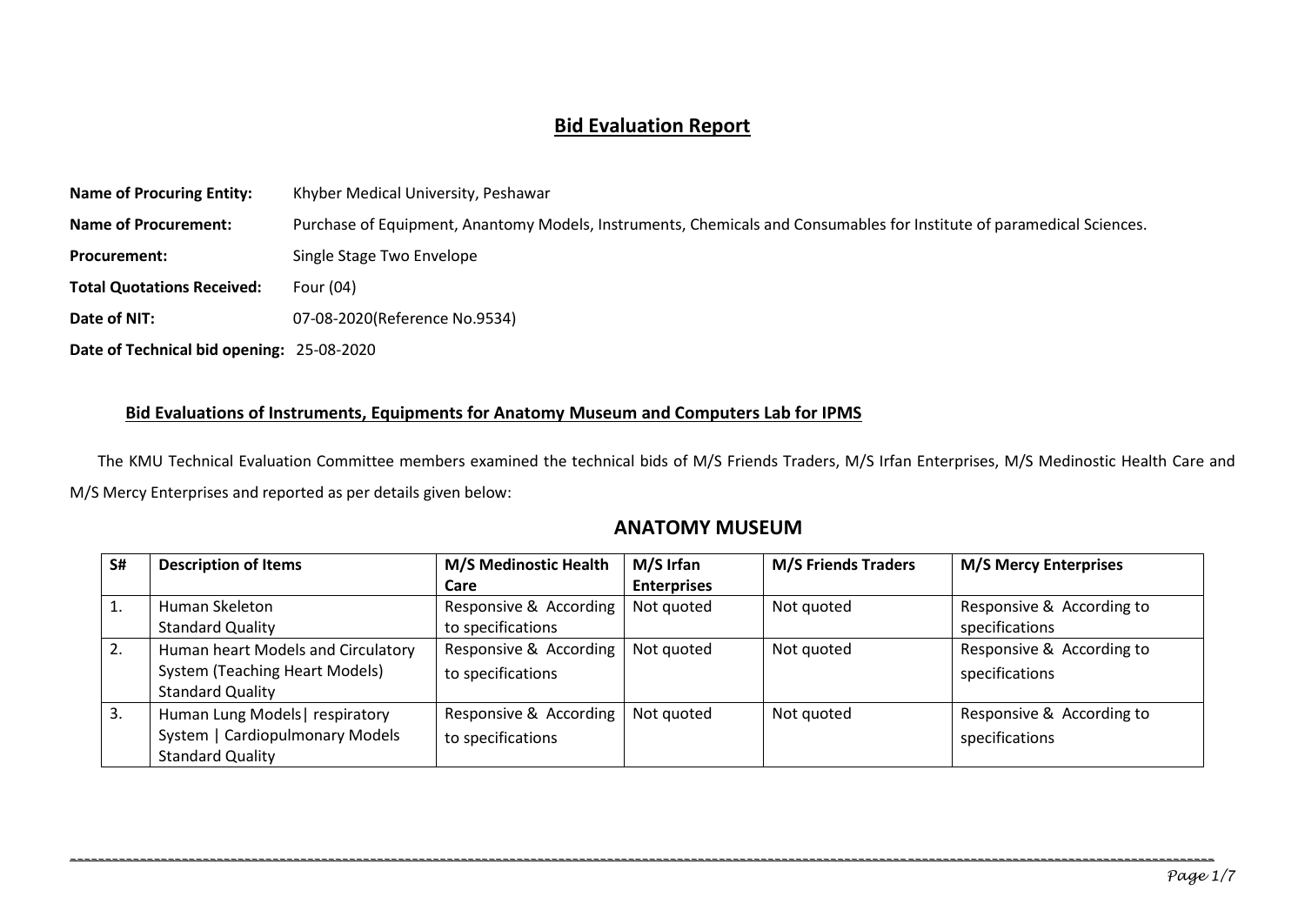| 4.  | Human Skull Models Standard Quality         | Responsive & According<br>to specifications | Not quoted | Not quoted | Responsive & According to<br>specifications |
|-----|---------------------------------------------|---------------------------------------------|------------|------------|---------------------------------------------|
| 5.  | Human Brain Models Standard Quality         | Responsive & According<br>to specifications | Not quoted | Not quoted | Responsive & According to<br>specifications |
| 6.  | Digestive System Models Standard<br>Quality | Responsive & According<br>to specifications | Not quoted | Not quoted | Responsive & According to<br>specifications |
| 7.  | Human Spine Models Standard Quality         | Responsive & According<br>to specifications | Not quoted | Not quoted | Responsive & According to<br>specifications |
| 8.  | Urology Models Standard Quality             | Responsive & According<br>to specifications | Not quoted | Not quoted | Responsive & According to<br>specifications |
| 9.  | Anatomy Sets Standard Quality               | Not quoted                                  | Not quoted | Not quoted | Responsive & According to<br>specifications |
| 10. | <b>Anatomical Charts Standard Quality</b>   | Responsive & According<br>to specifications | Not quoted | Not quoted | Responsive & According to<br>specifications |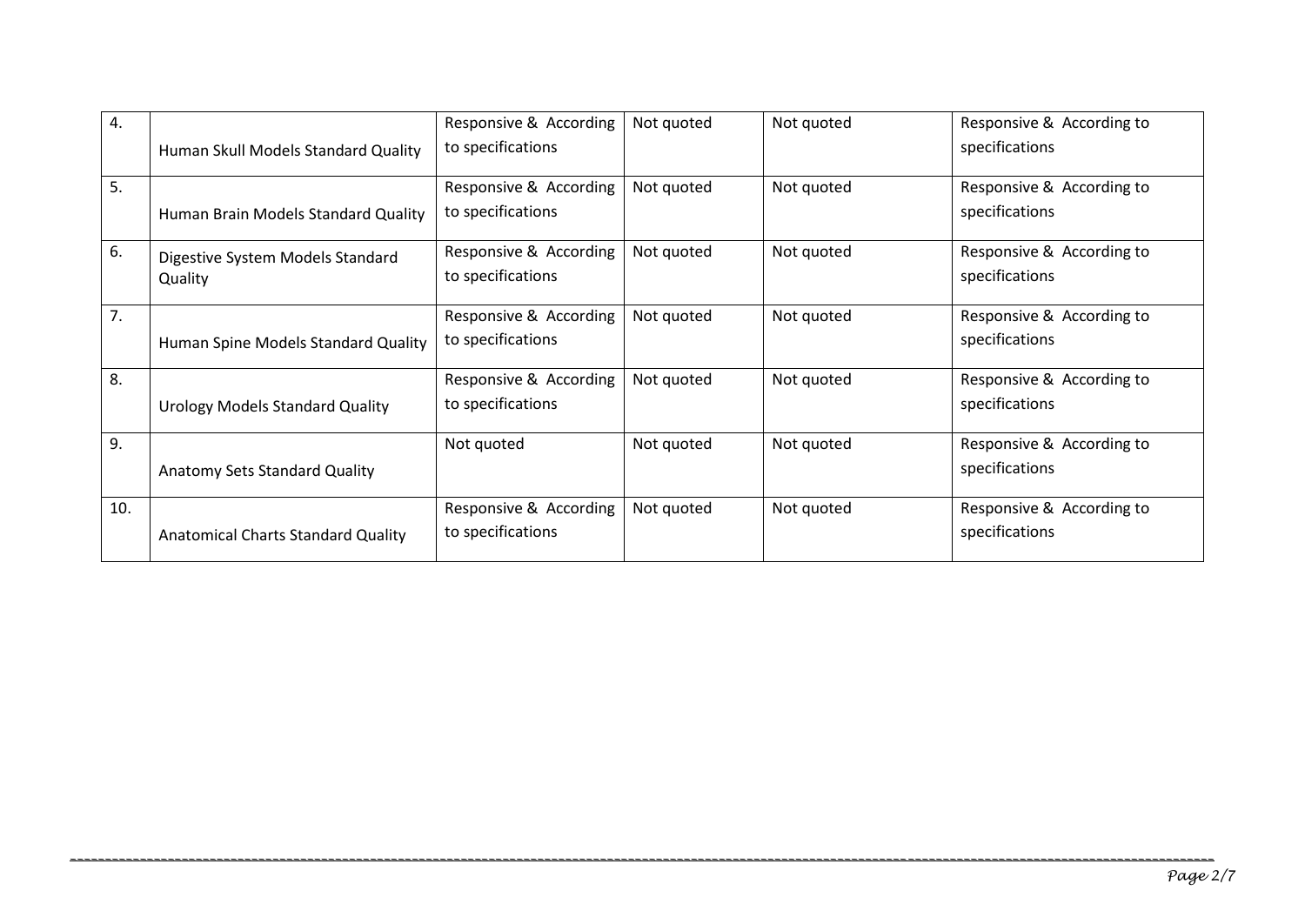## **EQUIPMENTS AND INSTRUMENTS**

| S#  | <b>Description of Items</b>                | M/S Medinostic Health Care | <b>M/S Irfan Enterprises</b> | <b>M/S Friends Traders</b> | <b>M/S Mercy Enterprises</b> |
|-----|--------------------------------------------|----------------------------|------------------------------|----------------------------|------------------------------|
| 1.  | <b>Chemistry Analyzer</b>                  | Not quoted                 | Responsive & According       | Responsive & According     | Responsive & According       |
|     | Wavelength Range, optical unit with 12     |                            | to specifications            | to specifications          | to specifications            |
|     | position filter wheel, 340, 405, 505, 546, |                            |                              |                            |                              |
|     | 620nm 6 position for optical filter,,      |                            |                              |                            |                              |
|     | photodiode (320, 1000nm)                   |                            |                              |                            |                              |
| 2.  | Water bath, Temperature Range about        | Not quoted                 | Responsive & According       | Not quoted                 | Responsive & According       |
|     | 100C, Temperature uniformity 0.2 C,        |                            | to specifications            |                            | to specifications            |
|     | <b>Bath Volume 18 liters</b>               |                            |                              |                            |                              |
| 3.  |                                            | Not quoted                 | Not quoted                   | Not quoted                 | Responsive & According       |
|     | Centrifuge Model 80-2, Voltage Ac          |                            |                              |                            | to specifications            |
|     | 220V, P, 100w, op Freq 60shz               |                            |                              |                            |                              |
| 4.  | Refrigerator, Standard Quality             | Not quoted                 | Not quoted                   | Not quoted                 | Not Quoted                   |
| 5.  |                                            | Responsive & According to  | Not quoted                   | Not quoted                 | Responsive & According       |
|     | Microscope, Binocular compound             | specifications             |                              |                            | to specifications            |
|     | microscope                                 |                            |                              |                            |                              |
| 6.  |                                            | Not quoted                 | Not quoted                   | Not quoted                 | Responsive & According       |
|     |                                            |                            |                              |                            | to specifications            |
|     | Micropipette (10 ul)                       |                            |                              |                            |                              |
| 7.  |                                            | Not quoted                 | Not quoted                   | Not quoted                 | Responsive & According       |
|     |                                            |                            |                              |                            | to specifications            |
|     | Micropipette (100ul)                       |                            |                              |                            |                              |
| 8.  |                                            | Not quoted                 | Not quoted                   | Not quoted                 | Responsive & According       |
|     |                                            |                            |                              |                            | to specifications            |
|     | Micropipette (1000 ul)                     |                            |                              |                            |                              |
| 9.  |                                            | Not quoted                 | Not quoted                   | Not quoted                 | Responsive & According       |
|     | Westergreen stand for ESR ESR stand-       |                            |                              |                            | to specifications            |
|     | push type 6 tube                           |                            |                              |                            |                              |
| 10. | Stethoscope Stainless steel electronics,   | Not quoted                 | Not quoted                   | Not quoted                 | Responsive & According       |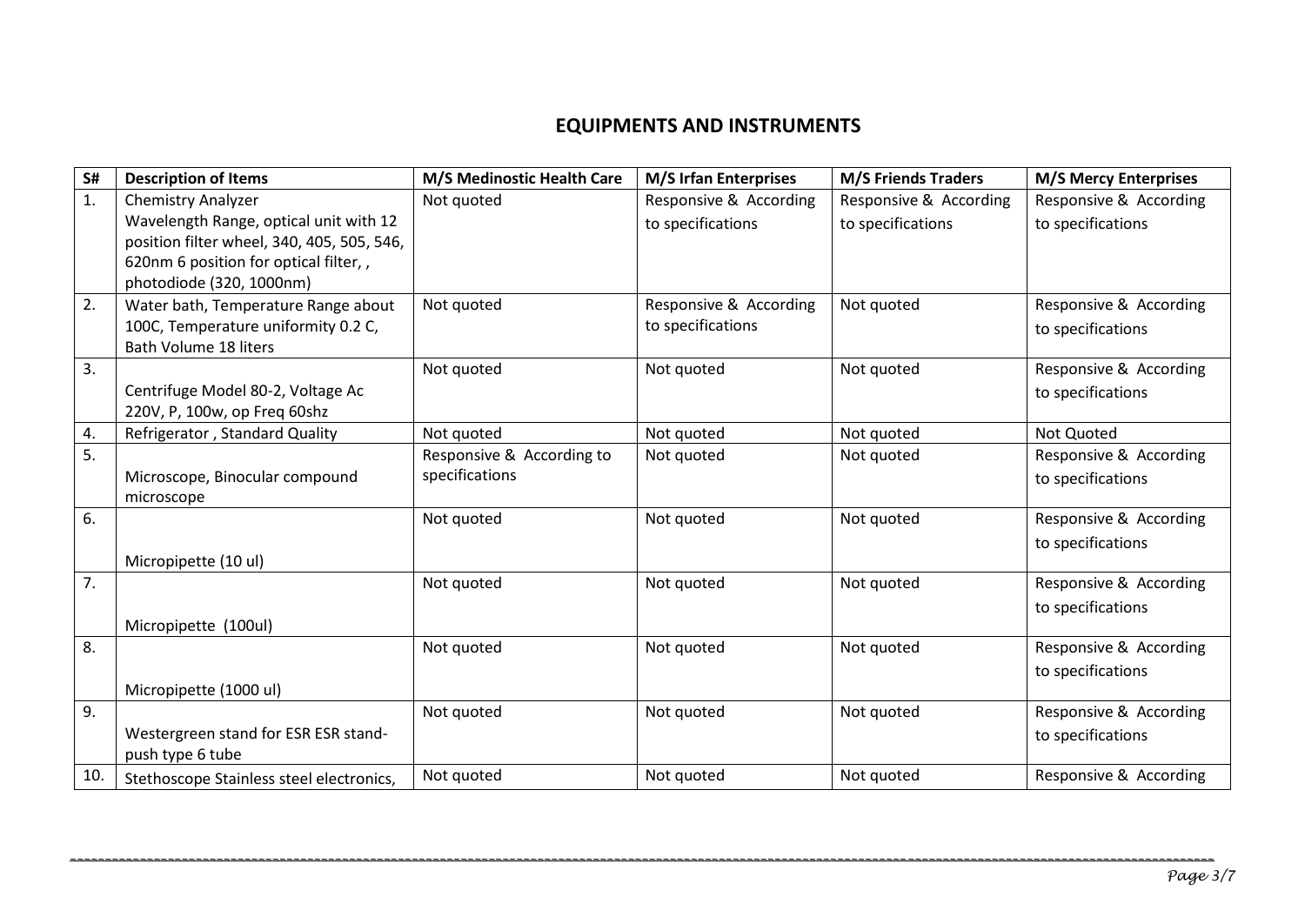|     | diagnostic classical dual head medical<br>stethoscope                         |            |            |            | to specifications                           |
|-----|-------------------------------------------------------------------------------|------------|------------|------------|---------------------------------------------|
| 11  | Sphygmomanometer<br>Aneroid sphygmomanometer manual<br>blood pressure monitor | Not quoted | Not quoted | Not quoted | Responsive & According<br>to specifications |
| 12. | Thermometer<br>Medical a glass mercury Thermometer                            | Not auoted | Not quoted | Not quoted | Responsive & According<br>to specifications |

## **GLASS WARES**

| S# | <b>Description of Items</b>           | M/S Medinostic Health Care | <b>M/S Irfan Enterprises</b> | <b>M/S Friends Traders</b> | <b>M/S Mecry Enterprises</b> |
|----|---------------------------------------|----------------------------|------------------------------|----------------------------|------------------------------|
| 1. |                                       | Not quoted                 | Not quoted                   | Not quoted                 | Responsive & According       |
|    | Test Tubes (3ml)                      |                            |                              |                            | to specifications            |
|    | Type 1 borosilicate glass non sterile |                            |                              |                            |                              |
| 2. |                                       | Not quoted                 | Not quoted                   | Not quoted                 | Responsive & According       |
|    | Test tubes (5ml)                      |                            |                              |                            | to specifications            |
|    | Type 1 borosilicate glass non sterile |                            |                              |                            |                              |
| 3. |                                       | Not quoted                 | Not quoted                   | Not quoted                 | Responsive & According       |
|    | Conical tubes (15ml)                  |                            |                              |                            | to specifications            |
|    | Polystyrenes screw caped              |                            |                              |                            |                              |
| 4. |                                       | Not quoted                 | Not quoted                   | Not quoted                 | Responsive & According       |
|    | Test tube stands (3ml)                |                            |                              |                            | to specifications            |
|    | Polystyrenes stand for tubes          |                            |                              |                            |                              |
| 5. |                                       | Not quoted                 | Not quoted                   | Not quoted                 | Responsive & According       |
|    | Test tube stands (5ml)                |                            |                              |                            | to specifications            |
|    | Polystyrenes stand for tubes          |                            |                              |                            |                              |
| 6. |                                       | Not quoted                 | Not quoted                   | Not quoted                 | Responsive & According       |
|    | Neubar Counting chamber               |                            |                              |                            | to specifications            |
|    | Improved member counting chamber      |                            |                              |                            |                              |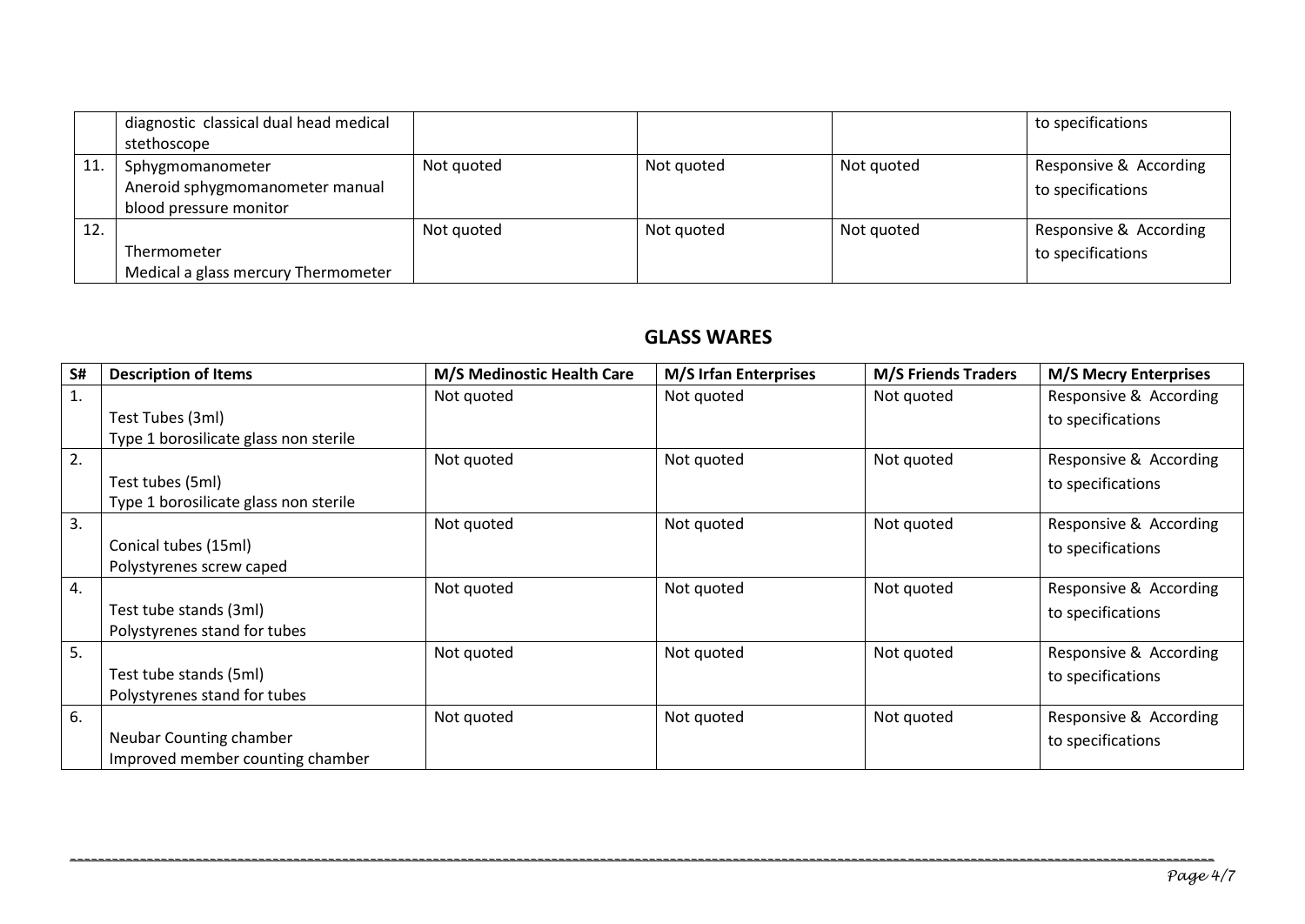|    |                                  | Not quoted | Not quoted | Not quoted | Responsive & According |
|----|----------------------------------|------------|------------|------------|------------------------|
|    | Slides for microscopes           |            |            |            | to specifications      |
|    | Microscopes slide 1.2mm plan     |            |            |            |                        |
| 8. |                                  | Not quoted | Not quoted | Not quoted | Responsive & According |
|    | Westergren tubes for ESR         |            |            |            | to specifications      |
|    | Westergren green graduated tubes |            |            |            |                        |

# **REAGENTS**

| S# | <b>Description of Items</b>               | M/S Medinostic Health Care | <b>M/S Irfan Enterprises</b> | <b>M/S Friends Traders</b> | <b>M/S Mercy Enterprises</b> |
|----|-------------------------------------------|----------------------------|------------------------------|----------------------------|------------------------------|
| 1. | <b>Blood Glucose</b>                      | Not quoted                 | Not quoted                   | Not quoted                 | Responsive & According       |
|    |                                           |                            |                              |                            | to specifications            |
|    |                                           |                            |                              |                            |                              |
| 2. | Blood urea                                | Not quoted                 | Not quoted                   | Not quoted                 | Responsive & According       |
|    |                                           |                            |                              |                            | to specifications            |
|    |                                           |                            |                              |                            |                              |
| 3. | <b>Blood Cholesterol</b>                  | Not quoted                 | Not quoted                   | Not quoted                 | Responsive & According       |
|    |                                           |                            |                              |                            | to specifications            |
|    |                                           |                            |                              |                            |                              |
| 4. | WBC,s diluting fluid, Local               | Not quoted                 | Not quoted                   | Not quoted                 | Responsive & According       |
|    |                                           |                            |                              |                            | to specifications            |
|    |                                           |                            |                              |                            |                              |
| 5. | Platelets diluting fluid Local            | Not quoted                 | Not quoted                   | Not quoted                 | Responsive & According       |
|    |                                           |                            |                              |                            | to specifications            |
|    |                                           |                            |                              |                            |                              |
| 6. | Distill water Volume 500ml, pH at 25C 6-7 | Not quoted                 | Not quoted                   | Not quoted                 | Responsive & According       |
|    |                                           |                            |                              |                            | to specifications            |
|    |                                           |                            |                              |                            |                              |
|    |                                           |                            |                              |                            |                              |
|    |                                           |                            |                              |                            |                              |